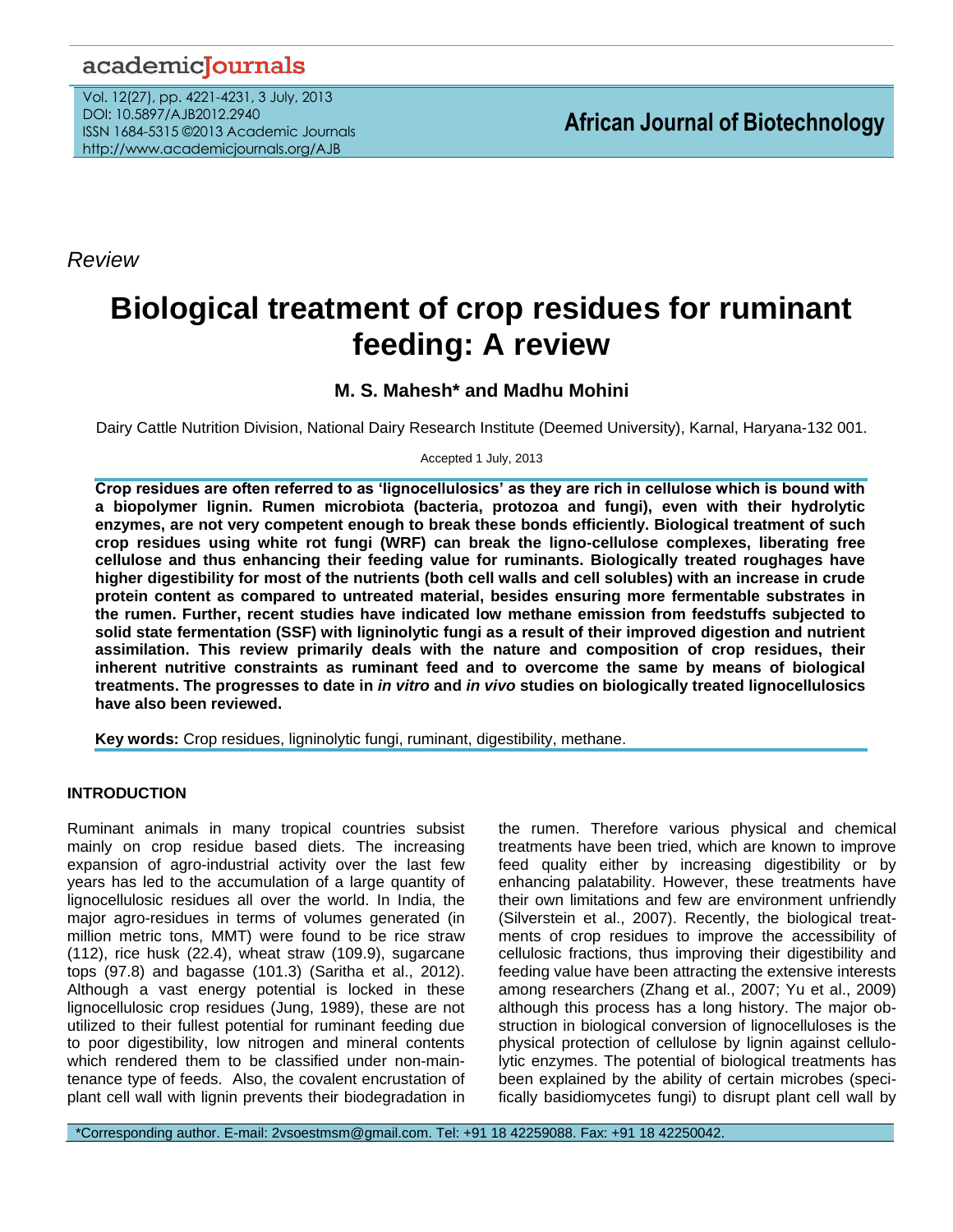| <b>Particular</b> | <b>Wheat straw</b> | <b>Rice straw</b> | <b>Barley straw</b> | Oat straw |
|-------------------|--------------------|-------------------|---------------------|-----------|
| Lignin            | $8.5 - 15$         | $6 - 10$          | 11.0                | 14        |
|                   |                    |                   |                     |           |
| <b>NDF</b>        | 75-82              | 65-80             | 80                  | 70        |
| ADF               | 51-64              | 49-59             | 59                  | 47        |
| SiO <sub>2</sub>  | $1-5$              | 13                | ◠                   | 2-5       |

**Table 1.** Chemical composition of commonly used cereal straws (% DM) for livestock feeding.

Compiled from Singh and Oosting (1993), Prasad et al*.* (1993) and Van Soest (2006).

partial breakdown of the lignin-carbohydrate complex (Keller et al., 2003) thus improving their utilization in the rumen by increasing the availability of fermentable energy to ruminal microbes (Akin et al., 1993). This way, basidiomycetes seems to be the most promising microorganisms for biological pre-treatment and among them the selective lignin degrading WRF holds immense importance (Akhtar et al., 1997; Yu et al., 2009) in enhancing the utilization of poor quality roughages for animal feeding. WRF such as *Phanerochaete chrysosporium, Pleurotus* sp*., Lentinus edodes, Coriolus versicolor, Phlebia* sp. and *Ceriporiopsis subvermispora* have largely been studied for their ability to ferment different crop residues (wheat straw, olive mill solid waste, *madake* bamboo, tanniniferous lespedeza plants, oil palm fronds etc.) to produce improved animal feed (Zafar et al., 1989; Yadav and Tripathi, 1991; Moyson and Verachtert, 1991; Tripathi and Yadav, 1992; Akin et al*.,*1996; Basu et al., 2002; Shabtay et al., 2009; Okano et al., 2009; Hassim et al., 2012). *P. chrysosporium* fungi degrades lignin to the extent of 65 to 70% while others like *Ganoderma applanatum* and *Coriolus versicolor* degrade over 45% of lignin in lignocellulosic materials (Gupta et al., 1993). Thus, microbial conversion seems to be a practical and promising alternative for increasing the nutritional value of agro by-products by transforming them into animal feed and producing a value-added product (Villas-Bôas et al., 2002).

#### **NATURE AND CHEMICAL COMPOSITIONOFSTRAWS AND OTHER AGRICULTURAL BYPRODUCTS**

Straws are being used as a livestock feed ever since the advent of cereal cultivation as they are inevitably produced as cereal by-products.

Prasad et al. (1993) distinguished two major groups of straws as follows: a) Slender straws: rice, wheat, oats; b) Coarse straws: millet, sorghum.

Although straw is an important feedstuff, and indeed the staple feed in large parts of the developing world for ruminants, it is not preferred by animals. A characteristic of straw is that it mainly consists of highly lignified cell wall material, which often constitutes upto 80% of the dry matter. This consists of major proportions of cellulose, hemicellulose and lignin which occur in the ratio 4:3:3, respectively (Theander and Aman, 1984), while the rest

comprises of nitrogenous compounds and ash. Cereal straws normally contain at least 70% carbohydrates and are therefore, a potential source of energy for livestock, which can be utilized through microbial fermentation in the rumen. Nutritive value of straw is controlled by the chemical attributes of straw that limit the digestion of cellulose and hemicellulose. These attributes include lignification, silicification, crystallinity of cellulose, etc. which are known to be the inherent nutritive constraints in straw. Even though these residues contain enough cellulose to make them an excellent source of energy for ruminants, these are poor quality feeds in their natural state because of their low protein content (2.5 to 6%) (Khilberg, 1972) associated with high lignin (7 to 14%). The major part of the protein is most likely associated with the cell-walls which are known to have low digestibility. Thus, it is unlikely that any straw without supplementation can sustain the nitrogen balance in animals. There appears to be a curvilinear effect of supplementation on intake of straw (Prasad et al., 1993). Generally, straws like wheat straw contains (on dry matter basis) 85 to 94% organic matter (OM), 2.5- to 5% crude protein (CP), 40 to 44% crude fibre (CF), 45 to 46% nitrogen free extractives (NFE), 0.16 to 0.22% calcium and 0.05 to 0.14% phosphorus. The chemical composition and energy contents of agricultural by-products are presented in Tables 1, 2 and 3, respectively.

#### **CHARACTERISTICS OF STRUCTURAL POLYSACCHARIDES IN STRAWS**

Plant cell wall contains three types of structural polysaccharides, namely cellulose, hemicelluloses and pectic polysaccharides. In straws, the polysachharide composition is rather simple, with cellulose and xylans as the predominant components (Theander and Aman, 1984) along with smaller amount of polysaccharides containing mannose, galactose and probably pectic components. Cellulose in plants is composed of both crystalline and amorphous structure. The degree of crystallinity is believed to affect the rate of its decomposition by cellulolytic organisms; the greater the degree of crystallinity, the slower is the rate of microbial cellulose degradation (Fan et al., 1981). Although the cellulose of wheat straw can be utilized by ruminant animals, digestibility often is limited by its low protein content and a high degree of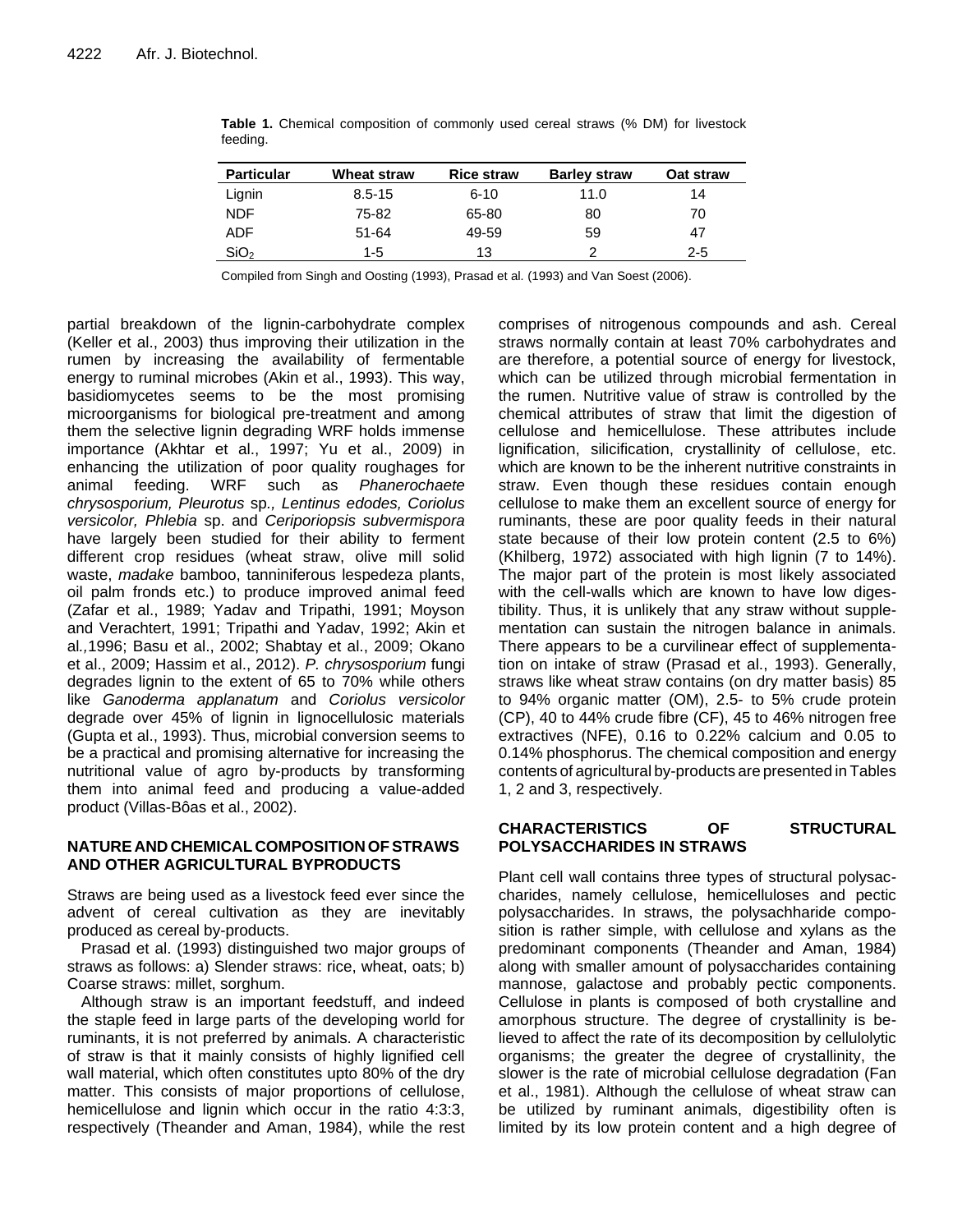| Roughage          | <b>Cell wall</b> | <b>Hemicellulose</b> | <b>Cellulose</b> | Lignin |
|-------------------|------------------|----------------------|------------------|--------|
| Barley straw      | 810              | 270                  | 440              | 70     |
| Oat straw         | 730              | 160                  | 410              | 110    |
| Paddy straw       | 790              | 260                  | 330              | 70     |
| Wheat straw       | 800              | 360                  | 390              | 100    |
| Sorghum stover    | 740              | 300                  | 310              | 110    |
| Chickpea straw    | 620              | 200                  | 300              | 100    |
| Lucerne straw     | 690              | 190                  | 380              | 110    |
| Sugarcane bagasse | 820              | 290                  | 400              | 130    |
| Sugarcane trash   | 800              | 260                  | 360              | 100    |
| Paddy hulls       | 860              | 140                  | 390              | 110    |
| Cottonseed hulls  | 910              | 150                  | 590              | 130    |

**Table 2.** Cell wall composition of some agricultural byproducts (g kg<sup>-1</sup> DM).

Adapted from Jackson (1977).

**Table 3.** Energy content of straws (MJ kg<sup>-1</sup> DM).

| <b>Straw</b>  | GЕ   | DE   | <b>ME</b> | NE <sub>m</sub> | NE <sub>a</sub> |
|---------------|------|------|-----------|-----------------|-----------------|
| Wheat straw   | 18.0 | 7.5  | 6.2       | 2.7             | 0.5             |
| Rice straw    | 16.7 | 7.5  | 6.2       | 2.7             | 0.4             |
| Barley straw  | 16.3 | 7.5  | 6.1       | 2.5             | 0.3             |
| Bermuda straw | 18.4 | 11.3 | 9.1       | 5.5             | 3.1             |

Adapted and modified from NRC (1982). GE, Gross energy; DE, digestible energy; ME, metabolizable energy; NEm, net energy for maintenance and NEg, net energy for gain, respectively.

lignification. Hemicelluloses are alkali soluble cell wall polysaccharides that are closely associated with cellulose (McDonald et al., 2009). Other organic molecules like cutin and suberin have been reported to be closely associated with carbohydrates in the cell wall of plants (Kolattukudy et al., 1981).

Physical incrustation of plant fibers by means of lignocarboydrate complex renders them inaccessible to chemical degradation and for enzymes that would normally digest them. Strong chemical bonds which exist between lignin and many plant polysaccharides and cell wall proteins render these compounds unavailable during digestion as the digestibility is generally inversely correlated to the amount of lignin in the substrate (Han, 1975). The soluble phase of silica is also associated with lowered digestibility of straw (Van Soest and Jones, 1968). Further, Van Soest (1994) stated that lignin is the single most responsible factors for reducing digestibility of forages and the reported digestibility values for the straws of wheat, barley, rice and oats ranges 40-55, 48-50, 40-55 and 45- 50%, respectively (Van Soest, 2006). Therefore, removal of lignin has become a prerequisite for the efficient utilization of carbohydrates from lignocelluloses besides improving their palatability.

#### **LIGNINOLYTIC MICROORGANISMS**

Ligninolytic microorganisms are mainly wood inhabiting fungi. They are able to colonize different plant residues (Zadražil, 1976, 1979) and increase the digestibility of the substrate (Kirk and Moore, 1972). The ideal microorganism for upgrading lignocellulosics into animal feed should combine high ligninolytic capability with low degradation of cellulose and hemicelluloses. Following three major aerobic ligninolytic fungi are known to play a major role in lignin degradation of straw (FAO, 2011).

#### **Brown-rot fungi**

Brown-rot fungi preferentially attack cellulose and hemicellulose, leaving lignin intact, thus, decaying residue turning brown. Brown rot fungi are mainly humifiers causing only limited changes in lignin. They do not cleave lignin's aromatic ring efficiently, or if they open the rings, they are unable to make significant decomposition resulting in lignin fragments. These results in lower *in vitro* digestibility compared to untreated substrate (Zadražil et al., 1999).Theexamplesare*Agrocybeaegerita*and*Flammulina velutipes.*

#### **White-rot fungi**

White-rot fungi are capable of degrading lignin without affecting much of cellulose and hemicelluloses (Zadražil and Brunnert, 1982) thus causing decayed residue to turn white. WRF attack unaltered lignin polymers causing cleavage of interlignol bonds and aromatic ring cleavage,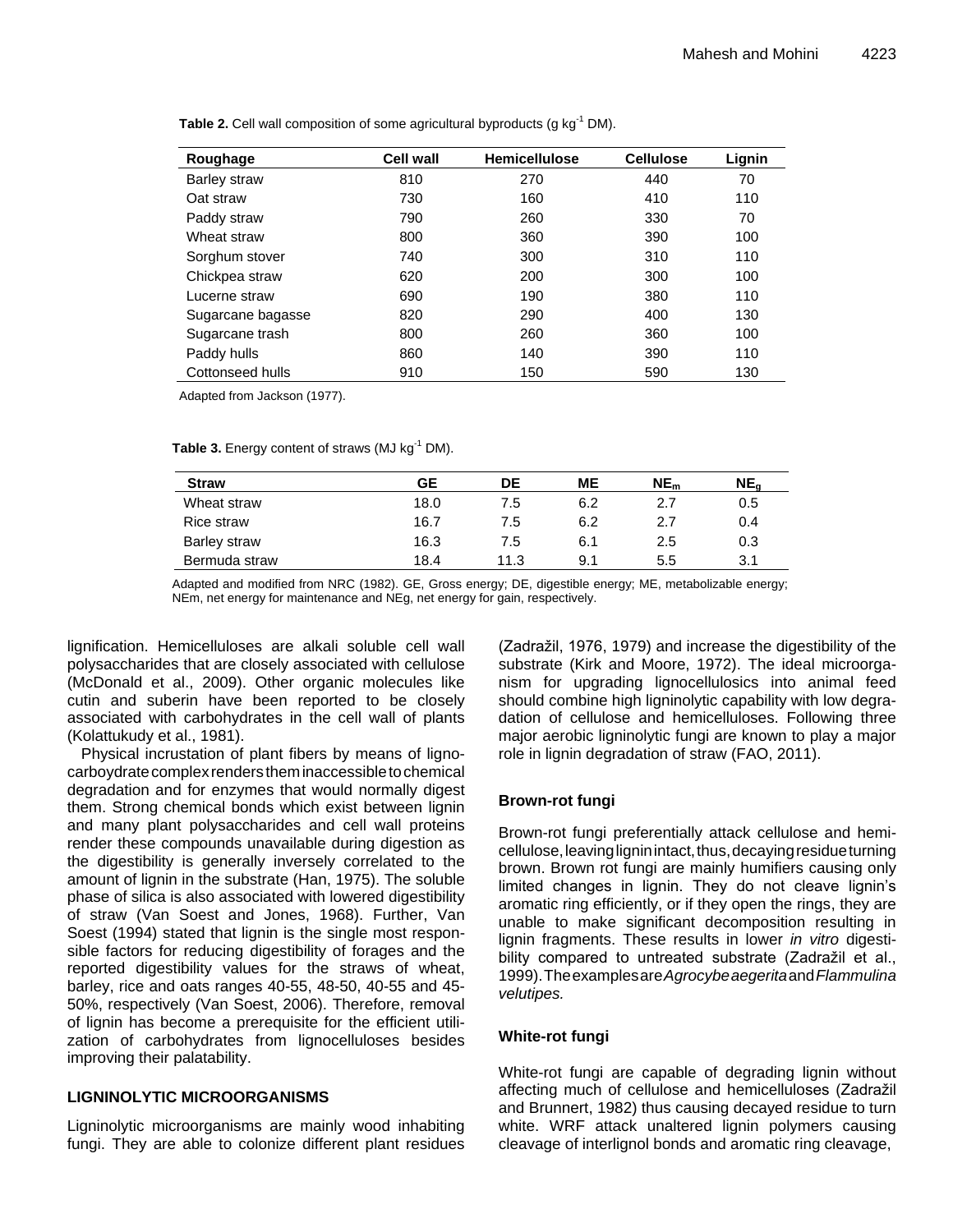which ultimately results in an increase in *in vitr*o digestibility (Zadražil et al., 1999). They mainly degrade polysaccharides by hydrolytic enzymes like cellulases and xylanases, and lignin by oxidative ligninolytic enzymes such as lignin peroxidase (LiP), manganese peroxidase (MnP) and laccase. The examples are *Abortiporus biennis, Agaricus bisporus, Dichomitus squalens, Pleurotus eryngii, Pleurotus sajor-caju, Pleurotus ostreatus, Pleurotus flabellatus, Pleurotus floridanus, Phanerochaete chrysosporium, Ganoderma* sp*.* rckk02, *Crinipellis* sp., *Pycnoporous sangeus, Coriolus versicolor, Lenzites striata, Poria plascenta,* etc.

#### **Soft-rot fungi**

Soft-rot fungi leaves the attacked lignocellulosic material watery-soft and breaks down cellulose and hemicelluloses (Chahal and Moo-Young, 1981). Example include *Chaetomium cellulolyticum*.

#### **BIOCONVERSION OF LIGNOCELLULOSIC RESIDUES AS RUMINANT FEEDS BY SOLID STATE FERMENTATION (SSF)**

Zadražil et al. (1999) defined SSF as a process, in which solid substrates are decomposed by known pure or mixed cultures of microorganisms (mainly fungi, which can grow on and through the substrate) under controlled conditions, with the aim of producing a high quality standardized products (different from composting). SSF is a polyfactorial event, in which the fungus, its enzymes, physical structure of substrate, physiological factors of fermentation and, culture and nutritional conditions play an important role in controlling lignin degradation and digestibility of fermented substrate (Zadražil, 1986). Kamra and Zadražil (1988) suggested that an improvement in lignocellulose digestibility must be the aim of the bioconversion process when the product is destined for ruminant nutrition that is proposed process of biological upgrading of lignocellulosics into animal feed should be characterized by marked lignin decomposition and liberation of nutrients from the lignocellulose-matrix with contemporary accumulation of digestible substances (Zadražil et al., 1999) along with enriching the final product with microbial protein (Villas-Bôas et al., 2002). In order to promote the delignification of a lignocellulosic substrate, it is also essential to maximize the rate as well as the specificity of lignin molecule degradation, avoiding polysaccharide consumption (Kerem and Hadar, 1995). However, the knowledge of regulating mechanisms that pro-mote selective delignification is limited (Reid and Deschamps, 1990; Kerem and Hadar, 1995; Ardon et al., 1998).

Villas-Bôas et al. (2002) stated that the bioconversion of lignocellulose into protein-rich animal feed results in a relatively lower digestibility of the fermented product than the unfermented lignocelluloses, as the basic principles of improvement in digestibility and protein enrichment are

known to be antagonistic to each other. Furthermore, lignin content alone does not explain digestibility or intake sufficiently, and the degree of lignin-hemicellulose bonding might also be responsible for poor nutritive quality of biologically treated straws (Singh and Schiere, 1993). Some fungi grow on the straw but reduce the digestibility of fermented product (Ulmer et al., 1981). Zadražil (1980) also reported decreased digestibility in some cases after fungal treatment with *Agrocybe aegerita* which was unable to break the lignocellulose complex. Such organisms, which are generally brown rot and sweet rot fungi, utilize cellulose, hemicellulose and other soluble carbohydrate fractions for their growth leaving behind residues of low digestibility (Kundu et al., 2005). Likewise, Jalc et al. (1994) also showed that bioconversion of wheat straw with *Polyporus ciliates* improves the digestibility whereas with *Lentinus tigrinus,* the digestibility was reduced.

#### **CHEMICAL COMPOSITION AND** *IN VITRO* **DIGESTIBILITY OF FUNGAL TREATED CROP RESIDUES**

Digestibility of the straw is dependent on the deploymerisation of its structural carbohydrates. Enzymatic degradation of these macromolecules in the straw will result in degradation and increase in digestibility and availability of carbohydrates (Giovannozzi-Sermanii et al*.,* 1989; Fazaeli et al., 2004).

Although several species of higher fungi possess ligninolytic activity, *Pleurotus* sp. is the most studied fungi since they improved the digestibility (Kundu et al., 2005) and nutritional quality of straws (Streeter et al., 1982; Kakkar et al., 1990). These straws contain more of free sugars, more protein with less cellulose and lignin and an increased content of ash compared to the beginning material (Rajarathnam and Bano, 1989). According to the study of Zadražil (1997), the *in vitro* dry matter digestibility (IVD) of spent wheat straw increased to the extent of 4.4 to 8.9% after culture and harvesting of *Pleurotus ostreatus* mushrooms. Calzada et al. (1987) found that for SSF of wheat straw by *P. ostreatus* for a 30 day period, the lignin content decreased significantly and IVD increased from 14.3 to 29.5%. Ramirez-Bribiesca et al. (2010) reported that *P. ostreatus* treatment for 15 days on corn straw increased crude protein (39.5%) and soluble protein (165%), soluble carbohydrates (621%), ash (188.32%) and decreased neutral detergent fibre (14.5%). Langar et al. (1980) cultivated edible mushrooms such as *Agaricus bisporus* (26-30 days) and *Volvariella diplasia* (28-30 days) on wheat straw and showed an increase (% increase in fermented straw) in CP (14.3, 8.6), cellsolubles (52.2, 24.1) and lignin (13.2, 10.8) contents in the post-fungal harvested straw compared to original straw, whereas CF (20.5, 28.5), cellulose (12.4, 31.5) and hemicellulose (0.06, 16.5) contents decreased for *A. bisporus and V*. *diplasia,* respectively. In the case of *Sporotrichum pulverulentum,* Nikhat et al. (1983) observed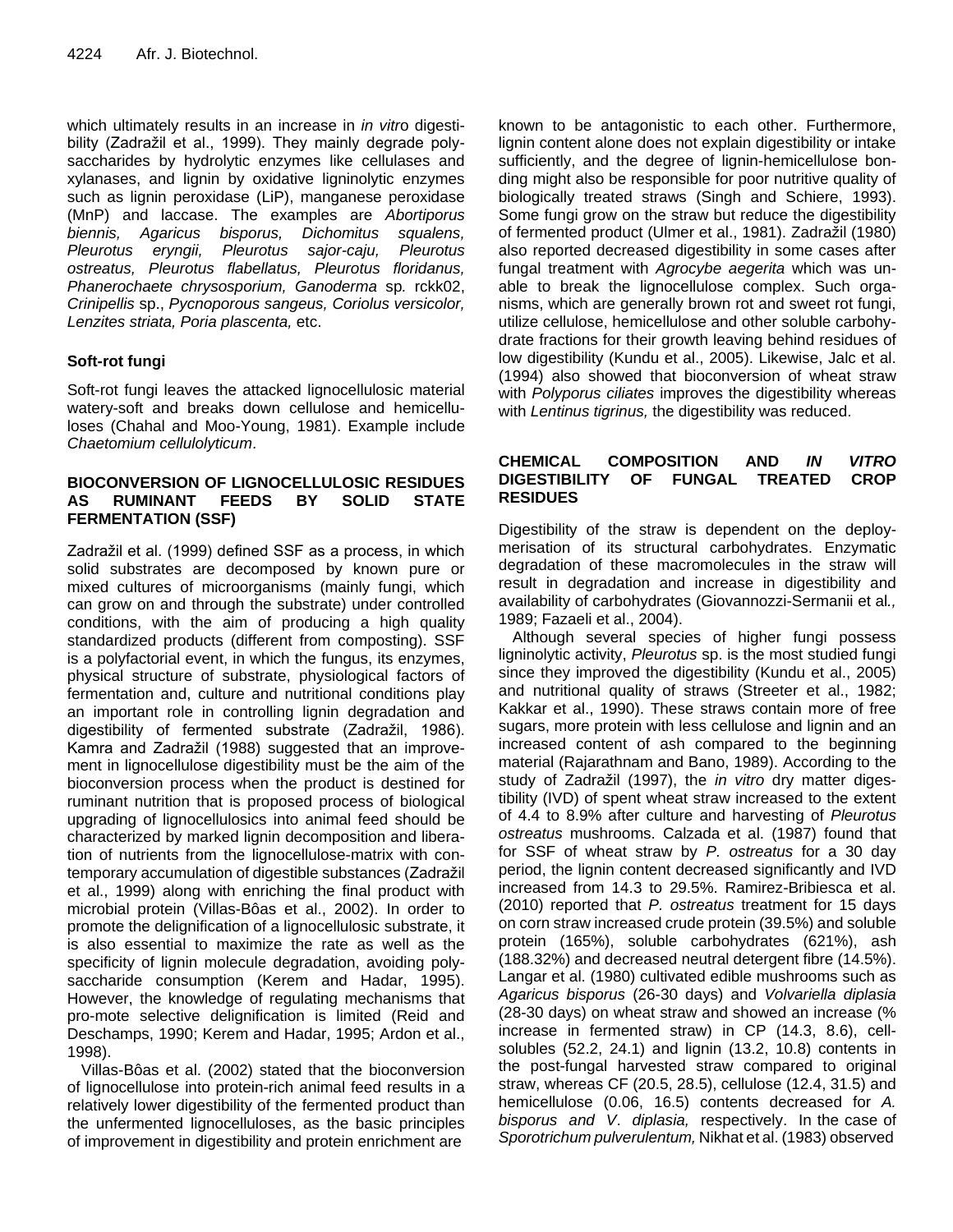an increased digestibility of wheat straw from 16 to 34% at the expense of the lignin and cellulose and Zadražil and Brunnert (1980) obtained even a higher digestibility upto 40 to 50%.

Zadražil (1985) tested around 200 white rot fungal cultures on wheat straw and found an increase in IVD from 15 to 32% in most of the cases, depending upon temperature and period of fermentation. Kamra and Zadražil (1987) suggested that the IVD of lignocellulosic substrates is one of the most important criteria for the selection of fungal cultures; however, if OM loss and OM intake by animals are not taken into account, the results of IVD alone could be misleading as many edible fungi consume majority of soluble sugars and hemicelluloses which are easily digestible by ruminants (Kewalramani et al., 1988). In most of the studies, dry matter (DM) losses varied widely from 6 to 40% depending on the organism used, duration of fermentation, type of substrate and environmental conditions (Agosin and Odier, 1985). Gupta (1988) developed 'Karnal process' at National Dairy Research Institute (Karnal) which was essentially a biological treatment of lignocellulosics in a SSF using WRF *Coprinus fimetarius* under non-sterile conditions, consisting of two stages. The total period for fungal treatment of cereal straws through two stage Karnal process was 35 days (first stage: 30 days for urea treatment + second stage: 5 days for SSF). Although CP content increased to 13 to 14%, the DM loss was more than 25% and was also found to be uneconomical (Gupta et al., 1993).

Jung et al. (1992) also noted large losses of DM (11.7 to 42.3%)forfive white-rot basidiomycetes (*Phanerochaete chrysosporium, Scytinostroma galactinum, Phlebia tremellosa, Phellinus pini* and *Pholiota mutabilis*) grown on oat straw and alfalfa stems. Further, they observed that cell wall polysaccharides were removed from both substrates by fungal activity and only *P. chrysosporium*  increased IVD of oat straw (44.1%), but all other species decreased IVD of alfalfa stems, presumably because the fungi removed the most readily fermentable polysaccharides*.* In spite of increased IVD and efficient lignin degradation, *P. chrysosporium* was declared unfit for practical animal feed production owing to huge OM loss (Jung et al., 1992). Zadražil and Puniya (1995) also noted a raise in *in vitro* OM digestibility (3 to 16%) of bagasse by culturing with *P. eryngii.* Karunanandaa and Varga (1996a) reported that fungal (*Cyathus stercoreus*) treated rice straw diet (75:25 straw: concentrate) increased the digestion of cellulose (27%) and glucose (38%) during continuous culture but that of hemicellulose (37%), arabinose and xyloses were decreased in addition to reduced CP availability for microbial digestion. Karunanandaa and Varga (1996b) also showed an increased IVD of rice leaf colonized by *C. stercoreus* and *Pleurotus sajor-caju* with an increased digestion of cellulose. Akin et al*.* (1996) reported that cell walls in alfalfa stems are more resistant to biological delignification than those in grasses, which

can be biodegraded using *C. stercoreus* fungi.

Adamovic et al. (1998) cultivated *P. ostreatus* on wheat straw and after seeding, neutral detergent fibre (NDF) and acid detergent fibre (ADF) contents were decreased to the tune of 58 and 73.44%, respectively without pronounced lignin decomposition (Table 4). Díaz-Godínez and Sánchez (2002) found that maize straw after harvesting edible mushroom (*P. ostreatus*) on it, contained less NDF whereas ash, water soluble protein and water soluble carbohydrates increased favourably resulting in better *in situ* digestibility. Silva et al. (2002) reported reduced fibre and CP levels with a concomitant raise in ash content of *Pleurotus pulmonaris* grown substrates. Nutritional profile of fermented finger millet (*Eleucine coracana*) straw using brown-rot fungi *Ceratocystis culmi, Tyromyces palustris* and *Aspergillus terries* showed a favorable decrease in lignin content from the initial value of 6.68 to 3.68% after SSF (Sridhar and Senani, 2007). They concluded that *C. culmi* was the most effective with regard to lignin break down followed by *T. palustris* while *A. terries* failed to cause any significant change. In another study of SSF of finger millet straw with different strains of white-rot fungi viz. *Pleurotus sajor-caju, P. ostreatus, Voriella volvoraceae, Phanerochaete chrysosporium* and *Trametes hirsuta,* a linear increase in IVD was recorded with all the five fungi (Sridhar et al., 2007). Lignin degradation of mustard (*Brassica compestris*) straw was highest with *Phanerochaete chrysosporium* treated straw than *Ganoderma applanatum* while, IVD and CP enrichment was more with *Coriolus versicolor* cultured straw (Tripathi et al., 2008). A synergistic response with different fungal strains (*Pycnoporus sanguineus* and *Oideodendron echinula*) on lignin biodegradation and enrichment of wheat straw with microbial protein was achieved by Wadhwa et al. (2008).

Arora and Sharma (2009) also conducted the SSF of wheat straw obtained from different regions of India with four different WRF viz. *Phlebia brevispora, P. fascicularia, P. floridensis* and *P. radiata,* and observed that *P. brevispora* was found to be the best organism which degraded more than 30% lignin in all the straw samples irrespective of the region, along with good laccase production, which might be a reason for its better ligninolytic ability. As a result of higher ligninolysis, the organism was also able to enhance the digestibility (from 17.2 to 28.7 %) upto a significant level and a strong positive correlation between the two were observed. In other experiment, 50% increase in IVD was observed with *P. floridensis* (Sharma and Arora, 2010). Increased *in vitro* digestibility of *Madake* bamboo (*Phyllostachys bambusoides*) by SSF with white rot *Ceriporiopsis subvermispora* for 10 weeks was observed by Okano et al*.* (2009). Vadiveloo et al. (2009) reported that SSF of rice husk for 25 days with *Pleurotus sajor-caju* increased IVD and CP content without any organic matter loss.

Akinfemi (2010) reported that CP content of peanut husk improved with *P. ostreatus* (9.29%) and with *P. pulmonaris*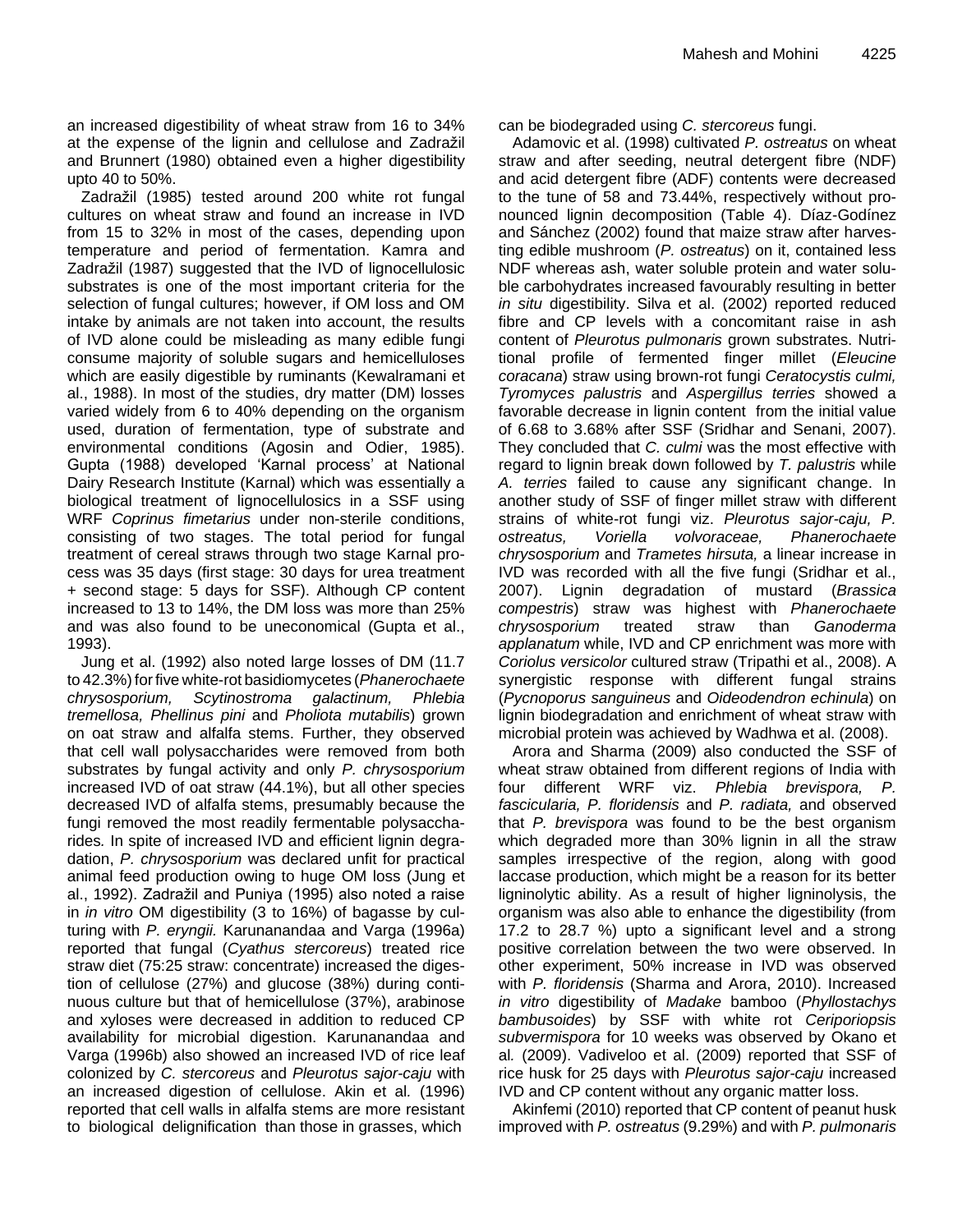| Day of incubation | <b>DM</b> | СP | EE | Ash | <b>NDF</b> | <b>ADF</b> | <b>Hemicellulose</b> | <b>Cellulose</b> | Lignin |
|-------------------|-----------|----|----|-----|------------|------------|----------------------|------------------|--------|
| 0                 | 195       | 38 | 19 | 63  | 824        | 561        | 263                  | 453              | 109    |
| 15                | 183       | 40 | 15 | 63  | 770        | 560        | 210                  | 472              | 88     |
| 30                | 193       | 43 | 16 | 64  | 714        | 523        | 192                  | 436              | 87     |
| 45                | 215       | 44 | 16 | 70  | 689        | 513        | 176                  | 433              | 80     |
| 60                | 223       | 46 | 17 | 74  | 657        | 473        | 184                  | 398              | 76     |
| 90                | 245       | 45 | 15 | 84  | 561        | 421        | 141                  | 346              | 75     |
| 120               | 250       | 41 | 12 | 98  | 485        | 412        | 74                   | 341              |        |

**Table 4.** Changes in the composition of wheat straw incubated with *Pleurotus ostreatus* mycelium (g kg-1 DM).

Adapted from Adamovic et al. (1998).

(16.11%) compared to untreated husk (7.39%) when fermented for 21 days and depleted CF levels. Increased CP content of fermented substrates was associated with increased fungal biomass (Chen et al., 1995). Similar higher nutritive values were obtained for fungal treated maize cobs (Akinfemi et al., 2009a) and maize straw (Akinfemi et al., 2009b). *Cyathus stercoreus* was observed as the best among four WRF tested (others being *Phonerochaete chrysosporium*, *Auricularia polytricha* and *Sporotrichum pulverulentum*) with respect to maximum ligninolytic and minimum cellulolytic and hemicellulolytic activity leading to minimum nutrient losses (Bakshi et al., 2011). Shrivastava et al. (2011) also reported significant decrease in cell wall constituents like ADF, NDF, hemicelluloses, lignin and cellulose to the extent of 35.00. 38.88,45.00,37.48and37.86%,respectively in*P.ostreatus* fermented straw, while 30.04, 33.85, 39.90, 31.29 and 34%, respectively in *T. versicolor* fermented straw. However, maximum efficiency of fermentation in terms of low carbohydrate consumption per unit of lignin degradation was observed for *P. ostreatus* on the  $10^{th}$  day  $(17.12\%)$ as compared to *T. versicolor* on the 30th day (16.91%). The myco-straw thus produced was found to contain high crude protein (CP; 4.77% *T. versicolor*, 5.08% *P. ostreatus*) as compared to untreated straw (3.37%). Shrivastava et al. (2012) reported an improved organic matter digestibility (OMD) of wheat straw (32.22%) with *Ganoderma* sp. rckk02 and as a result of fungal growth, a significant decrease in ADF (24.77%), NDF (31.03%), hemicelllose (42.51%), lignin (34.95%) and cellulose  $(34.33%)$  contents were observed on  $15<sup>th</sup>$  day. These recent studies clearly indicate the nutritional improvement of poor quality straws by fungal fermentation under SSF. Recently, Hassim et al. (2012) observed an increase in *in vitro* apparently degradable carbohydrates of oil palm fronds inoculated with WRF *Ceriporiopsis subvermispora* (3 weeks) and *Lentinula edodes* (9 weeks) up to 13 and 10%, respectively.

#### **FUNGAL TREATED STRAW IN THE RATION OF RUMINANTS**

#### **Effect on nutrient utilization and growth performance**

Majority of the animal trials on utilization of fungal treated

crop residues reported a positive response in terms of nutrient utilization, nitrogen (N) balance as well as gain in body weight (Walli et al., 1988; Fazaeli et al., 2002; Kabirifard et al., 2007; Mahesh 2012; Omer et al., 2012; Shrivastava et al., 2012) although it is not consistent with all types of WRF. Spent straw remaining after edible mushroom harvesting (called spent mushroom substrate), generally contains an increased CP, cell-wall solubles (Langar et al., 1980), total and acid insoluble ash and reduced cell wall components which might be more useful than the original straw for feeding ruminants. Meanwhile, inclusion (up to 25%) of spent wheat straw obtained from cultivation of *Agaricus bisporus* mushroom in the diet of buffaloes resulted in a similar nutrient digestibility but a lower DM intake (Langar et al., 1982). Ward and Perry (1982) found an improved digestibility of DM and NFE of corn cobs treated with *Trichoderma viride* in lambs. Bakshi et al. (1985) also reported that the spent straw had lower digestibility of nutrients and was thus, of poor quality due to high losses of nutrients during *Pleurotus* growth and much increase in the ash content.

Walli et al. (1988) observed that the N intake, its digestion and retention in cross-bred calves fed fungal treated wheat straw supplemented with groundnut cake was higher than urea treated straw fed group. Kakkar et al. (1990) investigated the effect of replacement of wheat straw with *Pleurotus* treated straw in the diets of buffaloes where the animals received larger quantities of treated straw upto 2 to 4 kg per day and their daily gain was lower between which indicated that spent straw was as good as untreated straw for feeding buffaloes. Bakshi and Langar (1991) showed that *Agaricus bisporus* spent wheat straw (SWS) mixed with untreated wheat straw and 200 g cereal can meet the daily digestible crude protein (DCP) and total digestible nutrients (TDN) requirements of an adult ruminant as SWS contained 5.56% DCP and 29.3% TDN. Mushroom (*P. ostreatus*) harvested spent compost in the diet of Simmenthal heifers significantly reduced weight gain at more than 17% inclusion level in the total mixed ration (Adamovic et al., 1998). In contrast, increased voluntary daily intake as well as gain in body weight of Pelibuey sheep fed with spent maize straw of *P. ostreatus* was observed by Díaz-Godínez and Sánchez (2002). Intake and digestibility of DM and OM was increased by more than 10% in cattle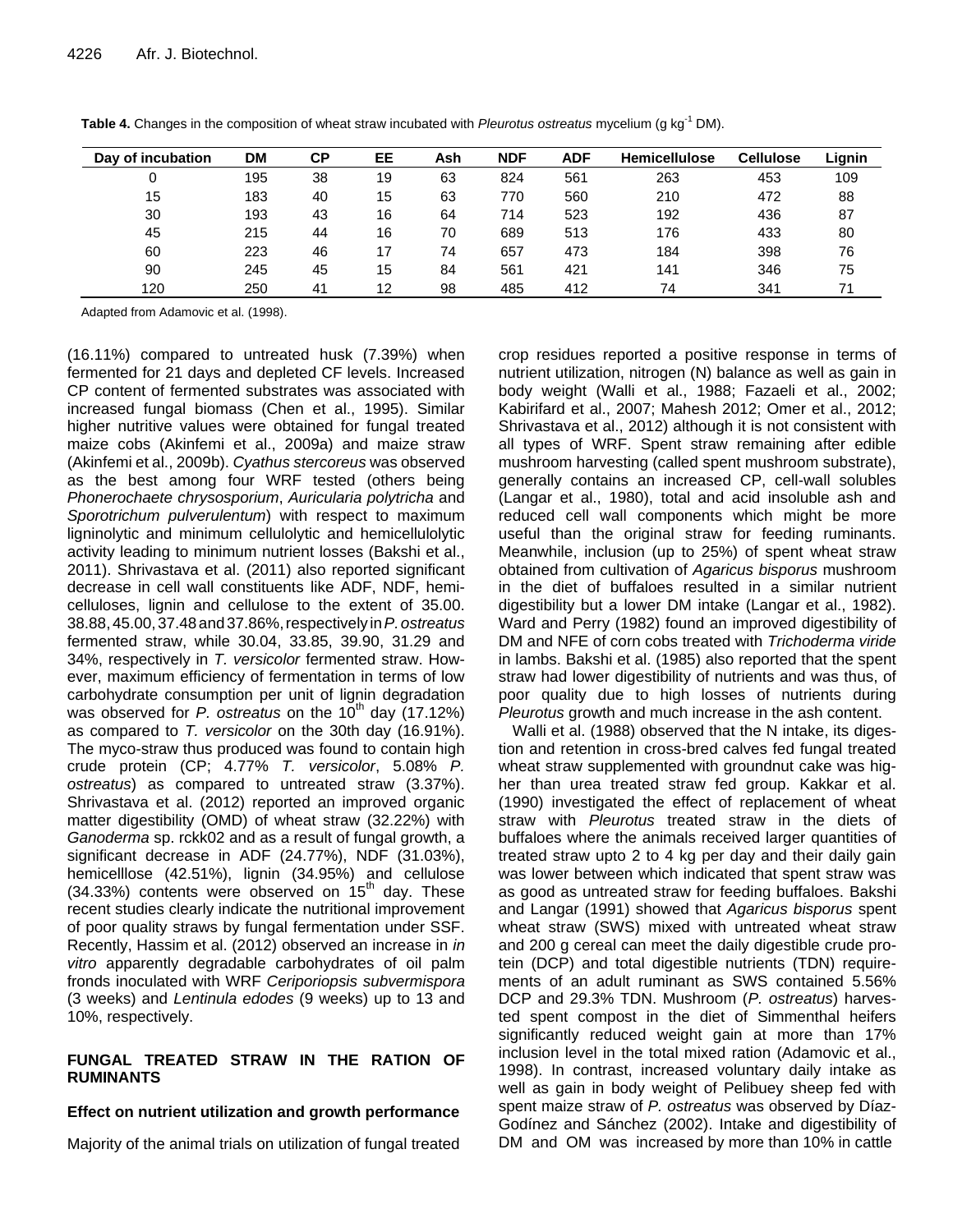consuming fungal treated wheat straw diet (Fazaeli et al., 2002) and palm leaves treated with *Pleurotus florida* for sheep (Kabirifard et al*.,* 2007). Fazaeli and Shafeyi (2003) suggested that *Agaricus bisporus* harvested spent wheat straw could be included up to 15% of the diet for finishing lambs beyond which intake as well as nutrient balance would be reduced due to high mineral content. Fermentation of wheat straw by *Coprinus fimetarius* is effective in improving N status of the straw but it was found to be unfit for feeding goats as the fermented material was less palatable and reduced the intake and also adversely affected the growth rate (Dahiya et al*.,* 2004).

While assessing the effect of incorporation of wheat straw-rice straw (WS-RS in 50:50 ratio) or *Pleurotus florida* harvested spent WS-spent RS (50:50) in kids, Kaur et al. (2010) observed a higher DM intake (0.80 vs. 0.65 kg d<sup>-1</sup>), digestibility of majority of nutrients (except cellulose which was depressed), N-retention (5.36 vs. 4.87 g), apparent biological value (63.08 vs. 53.43%) and daily live weight gain were comparable in both the groups. Ramirez-Bribiesca et al. (2010) evaluated the influence of *P. ostreatus* spent corn straw on the performance of feedlot Pelibuey lambs and found that average daily gain (ADG) increased to 17.5% in treatment group which received 9% of pro-farming straw from *P. ostreatus.* A significantly increased DM intake and growth rates were noted by Akinfemi and Ladipo (2011) in West African dwarf lambs fed with biologically treated maize cobs replacing wheat offal in guinea grass *(Panicum maximum)* based diets. Abdel-Azim et al. (2011) treated rice straw and corn stalks with *Trichoderma viride,* which improved their feeding value resulting in higher intake, N balance and growth rate in cross-bred lambs. Kim et al. (2011) fermented the oyster mushroom (*P. ostreatus*) spent substrate with selective lactic acid producing bacteria and supplemented at 10% level in calf starter diet which improved average daily gain and feed efficiency of post weaning calves. Recently, Shrivastava et al. (2012) reported that feeding wheat straw fermented with WRF *Ganoderma* sp. rckk02 improved DM intake, DCP, TDN and N retention in goats suggesting that the fungi holds potential in improving the nutritive value of straw. Omer et al. (2012) had shown that biologically treated corn stalks (using *Trichoderma ressi*) can completely replace clover hay in the ration of growing sheep which was evident by a favourable increase in DM intake, and an improvement in the digestibility of all nutrients with higher ADG. These reports clearly indicate that majority of the fungal treated spent substrates are less palatable, which can easily be improved by either ensiling or mixing with more palatable feeds (Kamra and Zadražil, 1988).

#### **Effect of fungal treated wheat straw based diets on lactation performances in cows**

Adequate levels of high quality forage NDF in the lactating

cow diets are necessary to maintain optimum rumen functions and to maximize milk yield (Robinson and McQueen, 1992). In this regard, Fazaeli et al. (2002) studied the effect of fungal (*Pleurotus ostreatus* coded P-41) treated wheat straw in the diet of lactating Holstein cows at 0, 10, 20 and 30% levels. The daily intake of DM, OM, CP and TDN was not affected by substitution of alfalfa hay with fungal treated wheat straw. Inclusion of treated straw at these levels did not affect the digestibility of nutrients, except for the ADF that was significantly reduced (35.4% vs. 38.7) at 30% level of inclusion. Body weight gain was more at 20% inclusion level, but the daily milk yield and its composition were not affected by treated straw. Further, Fazaeli et al. (2004) reported that inclusion of fungal treated straw upto 30% of the total mixed ration in late lactating Holstein cows improved the nutrients digestibility and also noted an increase in fat corrected milk yield by 13% and daily average body weight gain by 2.7 times.

#### *In vitro* **gas production profiles and associated parameters of fungal treated substrates**

Gases produced during rumen fermentation are waste products and of no nutritive value to the ruminants, but gas production tests are routinely used in feed research as gas volumes are related to both the extent and rate of substrate degradation (Blümmel et al., 1997). Thus *in vitro* gas production (IVGP) technique (Menke and Steingass, 1988) is used widely in animal nutrition for feed evaluation and to study the kinetics of microbial fermentation processes in the digestive tract. Krishnamoorthy et al. (1995) also suggested that IVGP technique should be considered for estimating metabolizable energy (ME) in tropical feedstuffs, as other methods are time consuming and costly. Gas production and associated *in vitro* parameters are presented in Table 5.

Gupta et al. (1992) described that the gas produced in the straw comprises of two phases; one being the soluble phase (rapid gas production) contributed by soluble portion of the straw and the other contributed by the insoluble fibrous portion of cell-wall. Further, Cone et al. (1997) described third phase of gas production, which is contributed by microbial turnover. As cell wall components (NDF and ADF) are known to have a negative correlation with gas production (Sallam et al., 2007), and thus readily available soluble carbohydrate fractions found in fungal treated substrates are expected to produce more gas (Chumpawadee et al., 2007) and short chain fatty acids (SCFA), with an increased ME contents (Akinfemi, 2010; Shrivastava et al., 2011, 2012; Mahesh, 2012). Accordingly, Okano et al. (2005) reported a higher gas production in wheat straw treated with *Pleurotus* sp. Higher cumulative gas production was also observed by Suzuki et al. (1995), Valizadeh et al. (2008) and Akinfemi (2010) for white rotted (shiitake and nameko mushrooms) woody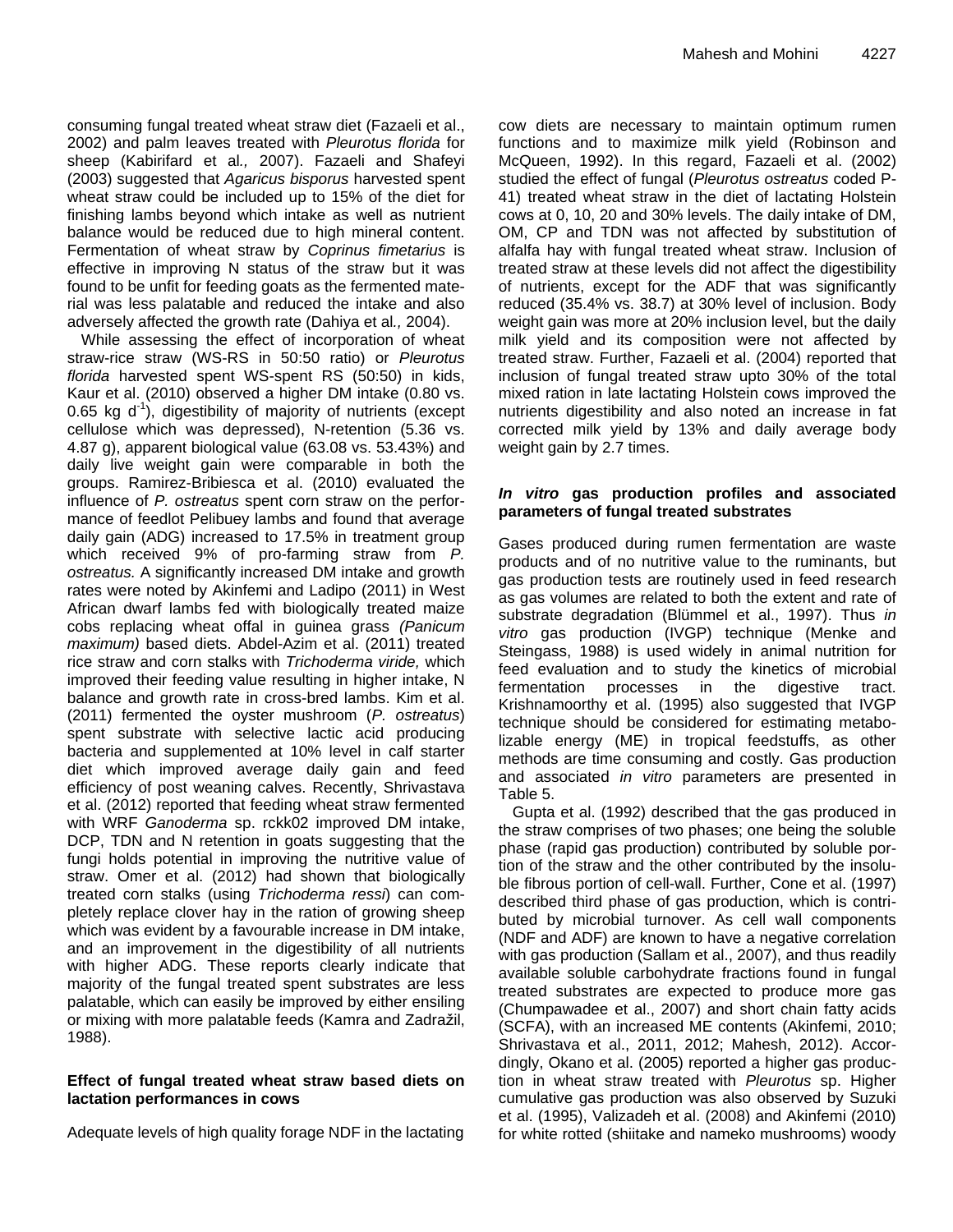| <b>Reference</b>          | Substrate(s)                        | Organism(s)                 | GV-24 $h^*(mI)g^{-1}$ DM) | <b>OMD (%)</b> | $ME (MJ kg-1)$ |
|---------------------------|-------------------------------------|-----------------------------|---------------------------|----------------|----------------|
| Okano et al. (2005)       | Wheat straw                         | Pleurotus sp.               | 135-140                   |                |                |
| Okano et al. (2009)       | Madake bamboo                       | Ceriporiopsis subvermispora | $151*$                    | 65.90**        |                |
|                           | Maize cobs                          | P. pulmonaris               | 116.65                    | 42.09          | 6.04           |
| Akinfemi et al. (2009a)   |                                     | P. sajor-caju               | 113.35                    | 41.57          | 5.94           |
|                           | Maize straw                         | P. pulmonaris               | 131.5                     | 49.11          | 6.41           |
| Akinfemi et al. (2009b)   |                                     | P. sajor-caju               | 138.5                     | 51.12          | 6.75           |
|                           | Pea nut husk                        | P. ostreatus                | 206.50                    | 60.90          | 8.40           |
| Akinfemi (2010)           |                                     | P. pulmonaris               | 200                       | 63.20          | 8.61           |
| Kaur et al. (2010)        | Wheat<br>straw:<br>Rice straw (1:1) | P. florida                  | 74.82                     | 44.54          |                |
| Shrivastava et al. (2011) | Wheat straw                         | P. ostreatus                | 91.25                     | 33.39          | 4.92           |
|                           |                                     | Trametes versicolor         | 81.25                     | 31.74          | 4.66           |
| Shrivastava et al. (2012) | Wheat straw                         | Ganoderma sp. rckk02        | 88.75                     | 33.40          | 4.87           |
|                           |                                     | Crinipellis sp.             | 155                       | 40.58          | 5.45           |
| Mahesh (2012)             | Wheat straw                         | RCK-3 isolate               | 160                       | 44.63          | 5.67           |

**Table 5.** *In vitro* evaluation of fungal treated substrates using gas production test.

#Net *in vitro* gas volume produced by the feed substrate after 24 h of incubation; \*expressed as GV-48 h (ml g -1 OM); \*\*after 48 h of incubation.

**Table 6.** Rumen fermentation parameters (pH, TVFA, NH<sub>3</sub>-N) as affected by fungal treated substrates.

| Reference                  |              |               | Substrate(s) |                        | Organism(s)                    | рH             | TVFA (mmol $100ml^{-1}$ ) | $NH3-N$ (mg dl <sup>-1</sup> ) |
|----------------------------|--------------|---------------|--------------|------------------------|--------------------------------|----------------|---------------------------|--------------------------------|
| Karunanandaa<br>(1996a)    | and          | Varga         | Rice straw   |                        | Cyathus stercoreus             | $6.0*$         | 14.18                     | $0.77*$                        |
|                            |              |               | Rice leaf    |                        | Cyuthus stercoreus             | $\blacksquare$ | 30.3                      | 18.1                           |
|                            |              |               | Rice stem    |                        | Cyuthus stercoreus             |                | $6.7*$                    | 15.3                           |
| Karunanandaa<br>(1996b)    | Varga<br>and |               | Rice leaf    |                        | Phanerochaete<br>chrysosporium |                | $7.8*$                    | 16.8                           |
|                            |              |               | Rice stem    |                        | Phanerochaete<br>chrysosporium |                | $4.4*$                    | 16.4                           |
|                            |              |               | Rice leaf    |                        | Pleurotus sajorcaju            |                | 27.1                      | 16.1                           |
|                            |              |               | Rice stem    |                        | Pleurotus sajorcaju            |                | 29.5                      | 13.3                           |
| Omer et al. (2012)         |              |               | Corn stalks  |                        | Trichoderma ressi              | 6.98           | 13.46                     | 18.81                          |
| Tripathi et al. (2008)     |              | Mustard straw |              | Coriolus versicolor    | 7.19                           | 7.98           | 20.34                     |                                |
| Salman et al. (2008)       |              | Sugar<br>pulp | beet         | Trichoderma viride     | 6.47                           | 12.81          | 23.57                     |                                |
| Akinfemi and Ladipo (2011) |              | Maize cob     |              | Pleurotus tuber-reguim | 9.08                           | 12.84          | 26.40                     |                                |
| Mahesh (2012)              |              | Wheat straw   |              | Crinipellis sp.        | $\overline{\phantom{a}}$       | 2.25           | 7.52                      |                                |
|                            |              |               | Wheat straw  |                        | <b>RCK-SC</b> isolate          |                | 2.33                      | 6.65                           |

\*Values decreased significantly (P<0.05) as compared to the control.

materials, *Pleurotus ostreatus* treated wheat straw and peanut husk fermented with *Pleurotus ostreatus* and *P. pulmonaris,* respectively. Okano et al. (2009) also correlated a decrease in OM, cell wall components and lignin with an increase in *in vitro* digestibility of OM, NDF and IVGP after 10 weeks of SSF of *Madake bamboo*. However, Kaur et al. (2010) found lower net gas production in spent wheat straw and rice straw (*Pleurotus florida)* at 1:1 ratio with a higher partitioning factor, a measure of efficiency of microbial protein synthesis (Blümmel et al., 1997).

#### **Effect on rumen fermentation parameters**

Fermentationpatternobservedwithfungaltreatedsubstrates upon microbial digestion favourably altered ruminal parameters because of bio-delignification by WRF which enables faster accessibility by rumen microbes. Conse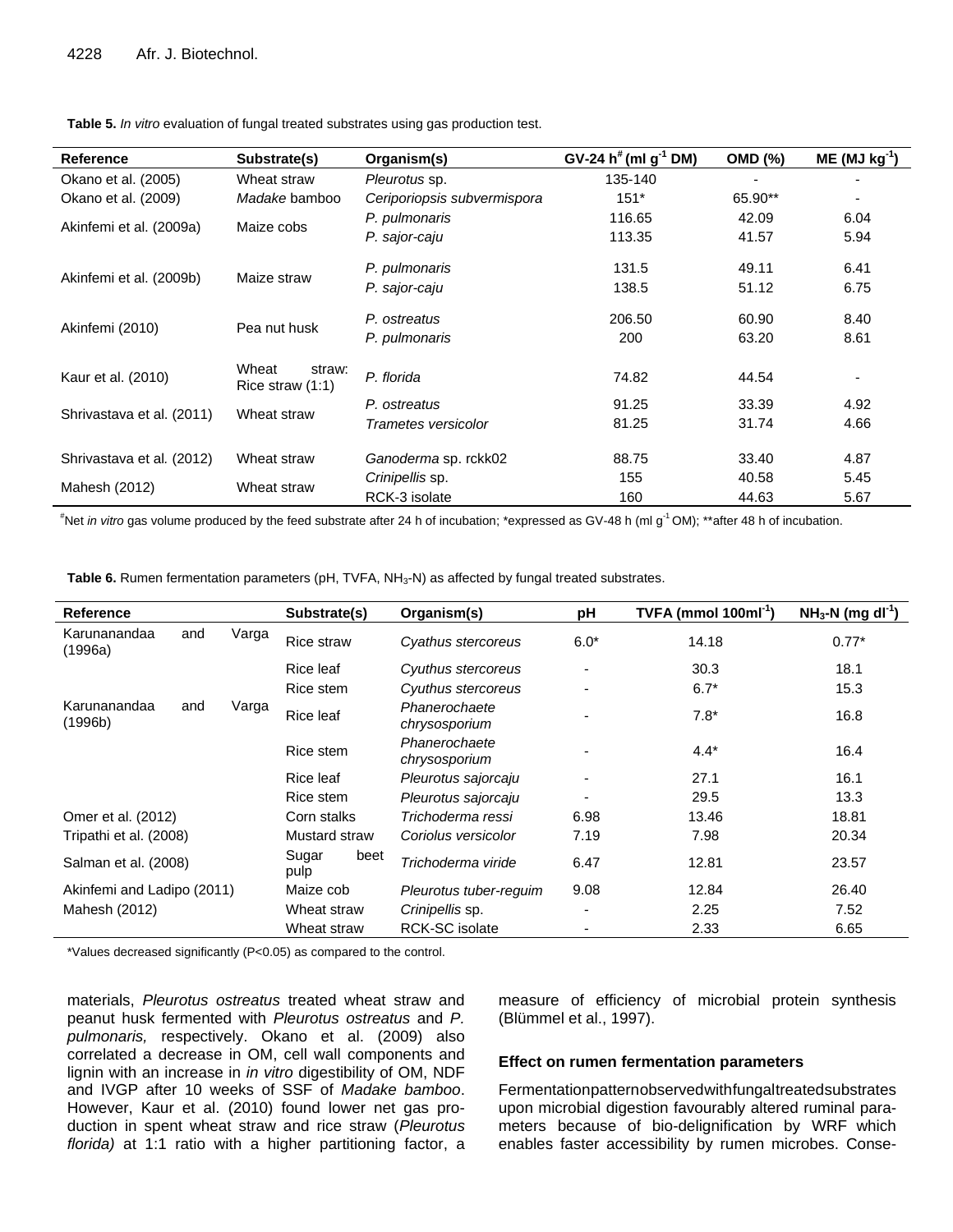quently, higher levels of total volatile fatty acids (TVFA), acetate to propionate ratio (A:P) and variable ammonia nitrogen (NH<sub>3</sub>-N) are produced (Table 6). Karunanandaa and Varga (1996a) found that fungal (*Cyathus stercoreus*) treated rice straw diet produced an increased TVFA with an increased molar proportion of propionate and butyrate. But pH and  $NH<sub>3</sub>$ -N production was reduced. Higher TVFA concentration was also observed by Suzuki et al. (1995) with fungal (Shiitake and nameko mushrooms) rotted woody materials. In another study, Karunanandaa and Varga (1996b) compared rumen fermentation pattern of different morphological fractions of rice straw colonized by different WRF (for 30 days) and found that TVFA production increased by 75% and 25% for leaf and stems colonized by *Cyathus stercoreus* (Cs) and *Pleurotus sajor-caju* (Ps), respectively compared to *Phanerochaete chrysosporium*. Further, A:P ratio and NH<sub>3</sub>-N were higher in both fractions colonized by Cs and Ps. Abo-Donia et al*.* (2005) and Omer et al*.* (2012) reported that ruminal pH and the  $NH<sub>3</sub>-N$  concentration in the rumen liquor increased significantly in biologically treated peanut hulls and sugarcane bagasse, and *Trichoderma ressi* treated corn stalks, respectively besides a higher TVFA concentration (Omer et al*.,* 2012). Higher NH3-N levels were also recorded by Salman et al*.* (2008), Akinfemi and Ladipo (2011) and Mahesh (2012) with fungal treated sugar beet pulp, maize cobs and wheat straw, respectively. Tripathi et al. (2008) found that bio-processed mustard straw with *C. versicolor* (21 days) increased rumen pH and TVFA after 6 h of feeding in sheep. Further, cultured straw increased small holotricks but reduced large holotricks population in rumen liquor, while no effect on ruminal microbial enzyme activities was observed. These studies imply that most of the microbially converted feeds are safer and the potential biohazards associated with them are very low (Villas-Bôas et al., 2002) for ruminants.

#### **Methane production from fungal treated substrates**

Enteric methane  $(CH<sub>4</sub>)$  production arises principally from microbial fermentation of hydrolyzed dietary carbohydrates such as cellulose, hemicellulose, pectin and starch. The amount of  $CH_4$  produced during ruminal fermentation is dependent upon the nature of the substrate being fermented. Diet composition alters the digestion efficiency of animals thereby  $CH_4$  production. In general, methanogenic potential of ruminal microflora is greatest for the fermentation of structural carbohydrates compared to that of non structural carbohydrates (Torrent et al*.,* 1994; Johnson and Johnson, 1995; Boadi et al., 2004). This is the reason why ruminants emit more  $CH_4$  on fibrous (straw and stover) diets. Jalc et al. (1994) reported a reduction in *in vitro* total and individual gas (methane and CO2) production from wheat straw treated with *Polyporus ciliates* for four weeks. Akinfemi (2010) reported that CH<sup>4</sup> (ml 200 mg-1 ) production *in vitro* from peanut husk fermented for 21 days with WRF *Pleurotus ostreatus* (7) and *P. pulmonaris* (5) was significantly lower compared to untreated husk (8). Mahesh (2012) observed a linear reduction in  $CH_4$  (%) from fungal treated wheat straws which contained lesser fibre fractions (NDF and ADF) than untreated straw. This could probably due to indirect effect via fibre digestion leading to lesser residency of feed particles in the rumen (Moss et al., 1994; Sallam et al., 2007). The role of quality forages in reducing enteric  $CH<sub>4</sub>$  production in ruminants has been evident from several studies (Varga et al*.*, 1985; Das and Singh, 1999; Singh and Mohini, 1999a, 1999b, Benchaar et al., 2001; Mohini et al., 2007). It can be concluded that enteric  $CH<sub>4</sub>$ emissions are highest when the animal is presented with poor quality forages. Thus, by fungal treatment (via SSF), an improvement in the forage quality with respect to cell wall digestion and overall enhancement in carbohydrates digestibility as well as increased DM intake will be expected to reduce the  $CH<sub>4</sub>$  emissions relative to nutrients digestibility, in ruminants (Mahesh, 2012).

#### **CONCLUSION AND POSSIBLE FUTURE AREAS OF THE TECHNOLOGY**

Biological treatments can be employed for improving the feeding value of low quality fibrous crop residues. The inevitable organic matter losses during biological treatments imply that an increased OM digestibility is needed to compensate for the losses. Hence, SSF for a period of 6-8 days has been recommended as the maximum time of fermentation in order to reduce DM loss (Owen et al., 2012). Although improvement in the nutritional worth of biologically treated crop residues is achieved, many are not economical and the process has not yet optimized under field conditions. Hence, the possible future of the technology should focus on the following areas.

Isolation and identification of selective and highly ligninlytic fungus in the nature and cultivating it for the commercial production of ligninase enzyme (FAO, 2011). Further, biotechnological means of genetic manipulation of ligninlytic fungus such that only lignin is degraded without any greater change in cell wall carbohydrates needs to be developed. Once the proven fungus is identified, its potential to upgrade (enhancing digestibility) various agro by-products (husks, straw, stovers, bagasse and other fibrous lignocellulosics) that are traditionally used as livestock feeds should be considered. In addition, focus should be given to develop a simple and economic technology for effective implementation especially at small and mixed farming systems in developing countries which may partially solve the ever increasing problems of feed crisis to livestock.

#### **REFERENCES**

Abdel-Azim SN, Ahmed MA, Abo-Donia F, Soliman H (2011). Evaluation of fungal treatment of some agricultural residues. Egypt. J. Sheep Goat Sci. 6:1-13.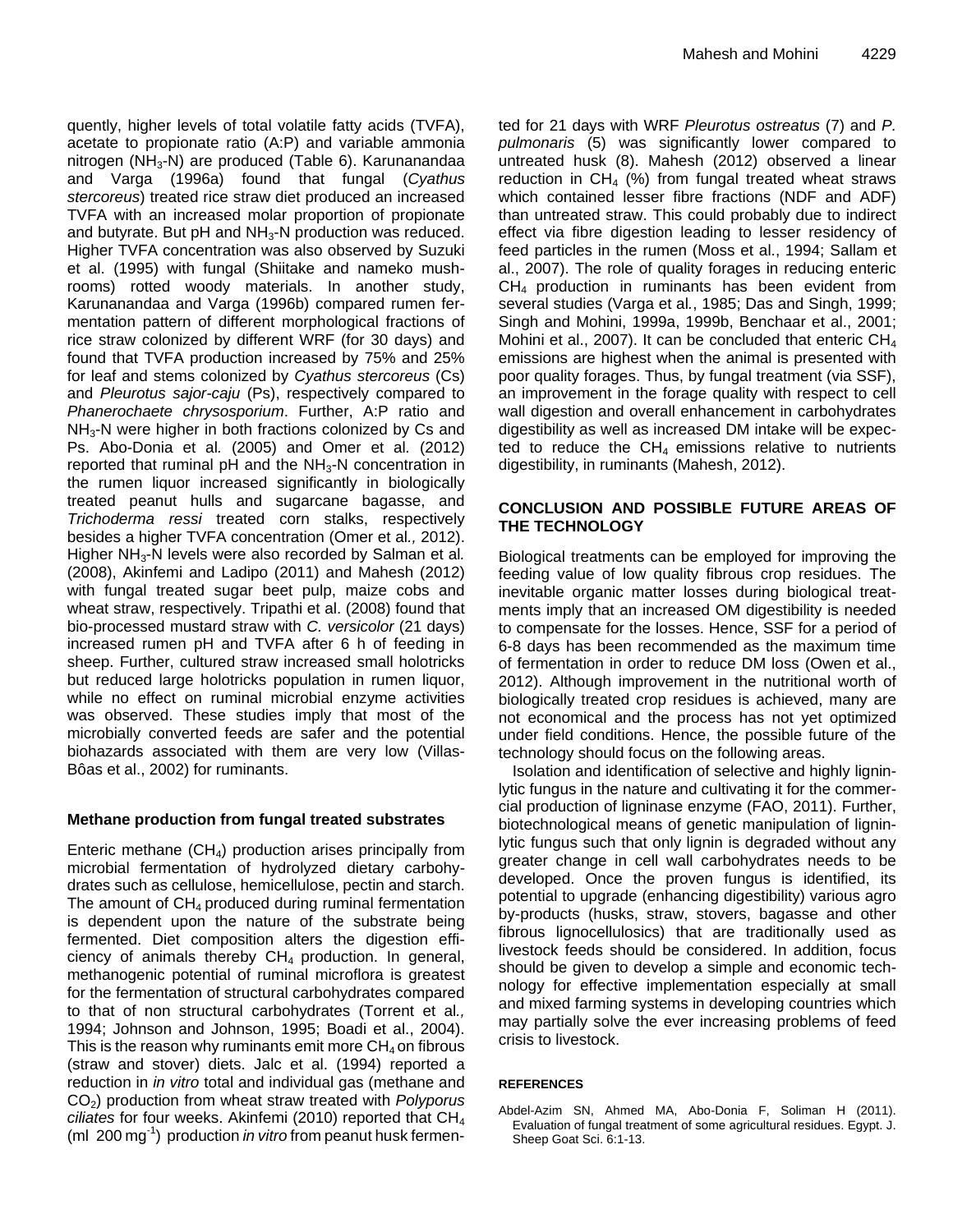- Abo-Donia FM, Sobhy H, El-Gamal KM, Mikhail WZA (2005). Evaluation of applying the solid state fermentation technique to upgrade chemical composition and nutritive value of peanut hulls and sugarcane bagasse. Egypt. J. Nutr. Feeds 8:603-617.
- Adamovic M, Grubic G, Milenkovic I, Jovanovic R, Protic R, Sretenovic L, Stoicevic L (1998). The biodegradation of wheat straw by *Pleurotus ostreatus* mushrooms and its use in cattle feeding. Anim. Feed Sci. Technol. 71:357–362.
- Agosin F, Odier E (1985). Solid state fermentation, lignin degradation and resulting digestibility of wheat straw fermented by selected whiterot fungi. Appl. Microbiol. Biotechnol. 21:397-403.
- Akhtar M, Blanchette RA, Kirk TK (1997). Fungal delignification and biomechanical pulping of wood. Adv. Biochem. Eng. Biotechnol. 57:159–195.
- Akin DE, Morrison III WH, Rigsby LL, Gamble GR, Sethuraman A, Eriksson KEL (1996). Biological delignification of plant components by the white rot fungi *Ceriporiopsis subvermispora* and *Cyathus stercoreus.* Anim. Feed Sci. Technol. 63:305-321.
- Akin, DE, Sethuraman A, Morrison III WH, Martin SA, Erickson K (1993). Microbial delignification with white-rot fungi improves forage digestibility. Appl. Environ. Microbiol. 59:4274-4282.
- Akinfemi A (2010). Bioconversion of peanut husk with white rot fungi: *Pleurotus ostreatus* and *Pleurotus pulmonarius*. Livest. Res. Rural Develop. 22:3.
- Akinfemi A, Adu OA, Adebiyi OA (2009b). Use of white rot-fungi in upgrading maize straw and, the resulting impact on chemical composition and in vitro digestibility. Livest. Res. Rural Develop. 21:10.
- Akinfemi A, Adu OA, Doherty F (2009a). Assessment of the nutritive value of fungi treated maize cob using in vitro gas production technique. Livest. Res. Rural Develop. 21:11.
- Akinfemi A, Ladipo MK (2011). Effect of fungal treated maize cob on the performance of west african dwarf rams. Conference on International Research on Food Security, Natural Resource Management and Rural Development. University of Bonn (October 5–7).
- Ardon O, Kerem Z, Hadar Y (1998). Enhancement of lignin degradation and laccase activity in *Pleurotus ostreatus* by cotton stalk extract. Can. J. Microbiol. 44:676–680.
- Arora DS, Sharma RK (2009). Comparative ligninolytic potential of *Phlebia* species and their role in improvement of in vitro digestibility of wheat straw. J. Anim. Feed Sci. 18: 151-161.
- Bakshi MPS, Langar PN (1991). *Agaricus bisporus*-harvested spent wheat straw as livestock feed. Indian J. Anim. Sci. 61:653-654.
- Bakshi MPS, Wadhwa M, Gangwar M, Lamba JS (2011). Biodegradation of wheat straw by lignolytic fungi. Indian J. Anim. Nutr. 28:371-376.
- Bakshi, MPS, Gupta VK, Langar PN (1985). Acceptability and nutritive evaluation of *Pleurotus* harvested spent wheat straw in buffaloes. Agric. Wastes 13:51.
- Basu S, Gaur R, Gomes J, Sreekrishnan TR, Bisaria VS (2002). Effect of seed culture on solid state bioconversion of wheat straw by *Phanerochaete chrysosporium* for animal feed production. J. Biosci. Bioeng. 1:25–30.
- Benchaar C, Pomar C, Chiquette J (2001). Evaluation of dietary strategies to reduce methane production in ruminants: A modeling approach. Can. J. Anim. Sci. 81:5632-574.
- Blümmel M, Makkar HPS, Becker K (1997). *In vitro* gas production: a technique revisited. J. Anim. Physiol. Anim. Nutr. 77:24-34.
- Boadi D, Benchaar C, Chiquette J, Masse D (2004). Mitigation strategies to reduce enteric methane emissions from dairy cows: Updated review. Can. J. Anim. Sci. 84:319-335.
- Calzada JF, Franco LF, De Arriola MC (1987). Acceptability, body weight changes and digestibility of spent wheat straw after harvesting of *Pleurotus sajor-caju*. Biol. Wastes. 22:303-309.
- Chahal DS, Moo-Young M (1981). Bioconversion of lignocellulosics in animal feed with *Cheatomium cellulolyticum*. Dev. Ind. Microbiol. 23:143–159.
- Chen J, Fales SL, Varga GA, Royse DJ (1995). Biodegradation of cell wall component of maize stover colonized by white-rot fungi and resulting impact on in vitro digestibility. J. Sci. Food Agric. 68:91-98.
- Chumpawadee S, Chantiratikul A, Chantiratikul P (2007). Chemical composition and nutritional evaluation of energy feeds for ruminant

using in vitro gas production technique. Pak. J. Nutr. 6:607-612.

- Cone JW, van Gelder AH, Driehuis, F (1997). Description of gas production profiles with a three-phasic model. Anim. Feed Sci. Technol. 66:31-45.
- Dahiya DS, Khatta VK, Kumar N, Mann NS (2004). Fungal treatment of crop residues by *Coprinus fimetarius* and its utilization by goats. Ind. J. Dairy Sci. 57:122-126.
- Das A, Singh GP (1999). Effect of different proportions of berseem and wheat straw on in vitro dry matter digestibility and total gas production. Indian J. Anim. Nutr. 16:60-64.
- Díaz-Godínez G, Sánchez C (2002). In situ digestibility and nutritive value of maize straw generated after *Pleurotus ostreatus* cultivation. Can. J. Anim. Sci. 82:617–619.
- Fan LT, Lee YH, Beardmore DR (1981). Mechanism of enzymatic hydrolysis cellulose: Effect of major structural features of cellulose on enzymatic hydrolysis. Biotechnol. Bioeng. 23:419.
- FAO (2011). Successes and failures with animal nutrition practices and technologies in developing countries. Proceedings of the FAO Electronic Conference, 1-30 September 2010, Rome, Italy. Edited by Harinder PS Makkar. FAO Animal Production and Health Proceedings. No. 11. Rome, Italy.
- Fazaeli H, Jelan ZA, Azizi A (2002). Effects of fungal treatment on nutritive value of wheat straw. Malaysian J. Anim. Sci. 7:61-71.
- Fazaeli H, Mahmodzadeh H, Jelan ZA, Rouzbenhan Y, Liang JB, Azizi A (2004). Utilization of fungal treated wheat straw in the diet of late lactating cow. Asian-Aust. J. Anim. Sci. 2004. 17:467-472.
- Fazaeli H, Shafeyi A (2003). Use of mushroom spent wheat straw compost as animal feed. Proceedings of fifth international conference on mushroom biology and mushroom products. Vol.12, Supplement.
- Giovannozzi-Sermanii G, Bertoni G, Porri A (1989). Biotransformation of straw to commodity chemicals and animal feeds. In: Enzyme Systems for Lignocellulose Degradation (Eds.) W Coughlan. Amsterdam: Elsevier Sciences. pp. 371-382.
- Gupta BN (1988). Development and concept of Karnal process for fungal treatment of cereal straws, Proc. of intern. Workshop in Fibrous Crop Residues as Animal Feeds. 27-28 October, NDRI (SRS), Bangalore, India. pp. 46.
- Gupta BN, Singh GP, Singh K (1992). Effect of Coprinus fimetarius inoculated rice straw through Karnal process on gas production and in vitro rumen degradability. Indian J. Dairy Sci. 45: 53-58.
- Gupta BN, Singh GP, Singh K (1993). Biological treatment of lingocellulosics as feed for animals-an overview. In: Kiran Singh and JB Schiere. (Eds) Feeding of ruminants on fibrous crop residues. Indian Council of Agricultural Research, Krishi Bhavan, New Delhi. pp. 209- 221.
- Han YW (1975). Microbial fermentation of rice straw: Nutritive composition and *in vitro* digestibility of the fermentation products. Appl. Microbiol. 29:510-514.
- Hassim HA, Lourenc M, Goh YM, Baars JJP, Fievez V (2012). Rumen degradation of oil palm fronds is improved through pre digestion with white rot fungi but not through supplementation with yeast or enzymes. Can. J. Anim. Sci. 92:79–87.
- Jackson MG (1977). The alkali treatment of straws: A review. Anim. Feed Sci. Technol. 2:105-130.
- Jalc D, Zitnan R, Nerud F (1994). Effect of fungus treated straw on ruminal fermentation in vitro. Anim. Feed Sci. Technol. 46:131-141.
- Johnson KA, Johnson DE (1995). Methane emissions from cattle. J. Anim. Sci. 73:2483–2492.
- Jung HG (1989). Forage lignins and their effects on fibre digestibility. Agron. J. 81:33.
- Jung HG, Valdez FR, Abad AR, Blanchette RA, Hatfield RD (1992). Effect of white-rot basidiomycetes on chemical composition and in vitro digestibility of oat straw and alfalfa stems. J. Anim. Sci. 70:1928- 1935.
- Kabirifard A, Kafilzadeh F, Fazaeli H (2007). Effect of *Pleurotus florida* on nutritive value of wheat stubble and date leaf. In: International tropical animal nutrition conference (volume II), held at National Dairy Research Institute, Karnal. pp: 105. (Abstract)
- Kakkar VK, Garcha HS, Dhanda S, Makkar GS (1990). Mushroom harvested spent straw as feed for buffaloes. Indian J. Anim. Nutr. 7:267-70.
- Kamra DN, Zadražil F (1987). Factors affecting micro-biological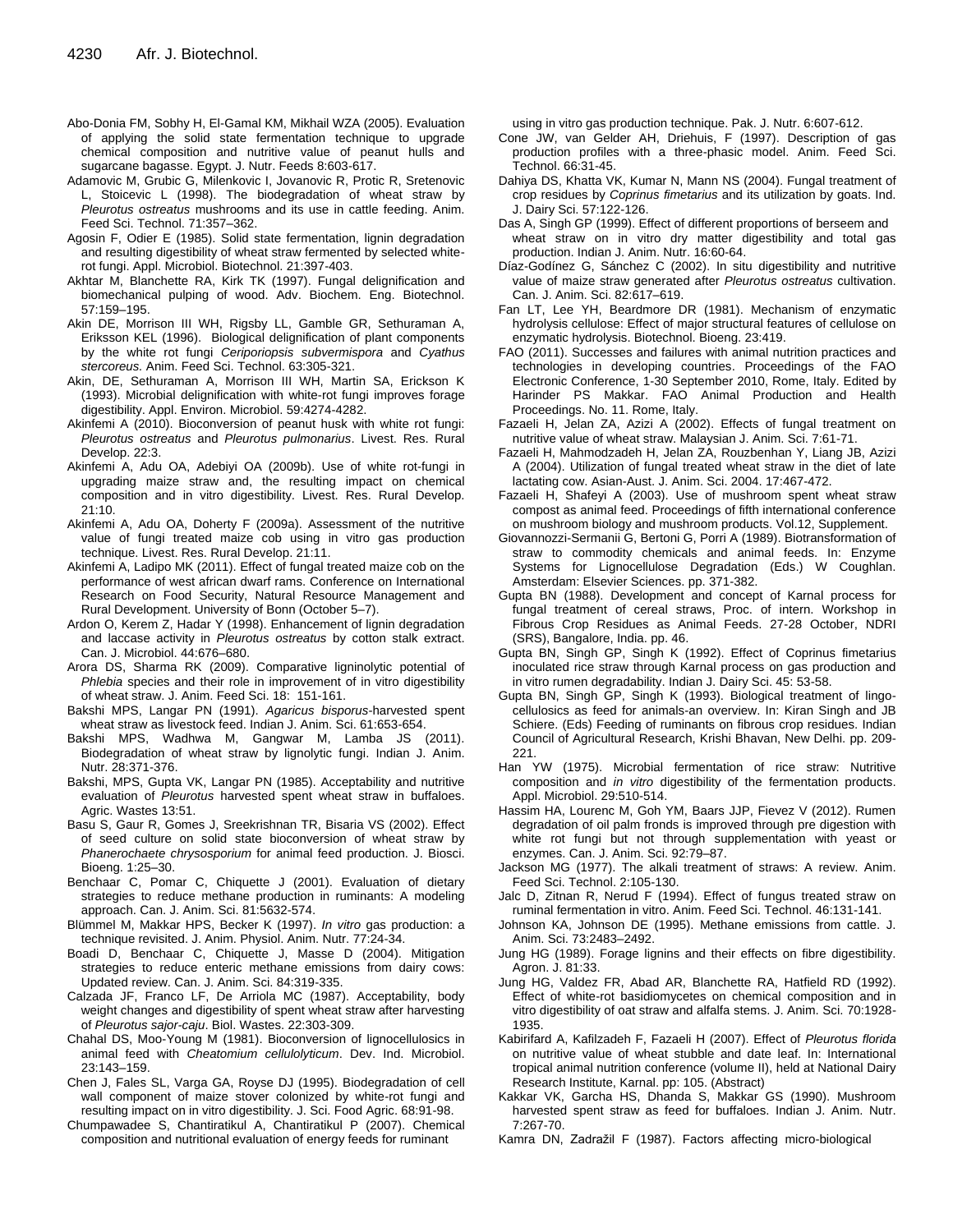improvement of lignocellulosics for animal feeding. In: Kiran Singh, TW Flegel, JB Schiere (Eds), Biological, chemical and physical treatment of fibrous crop residues for use as animal feed. Proceedings of International Workshop, 20-21 January 1987, New Delhi, India.

- Kamra DN, Zadražil F (1988). Microbiological improvement of lignocellulosics in animal feed production: a review. In: F Zadražil, P Reiniger (Eds.), Treatment of Lignocellulosics with White-Rot Fungi. Elsevier, Essex, UK, pp. 56–63.
- Karunanandaa K, Vargaa GA (1996a). Colonization of rice straw by white-rot fungi (*Cyathus stercoreus*): Effect on ruminal fermentation pattern, nitrogen metabolism, and fibre utilization during continuous culture. Anim. Feed Sci. Technol*.* 61:1-16.
- Karunanandaa K, Vargaa GA (1996b). Colonization of crop residues by white-rot fungi: cell wall monosaccharides, phenolic acids, ruminal fermentation characteristics and digestibility of cell wall fibre components in vitro. Anim. Feed Sci. Technol*.* 63:273-288.
- Kaur K, Wadhwa M, Bakshi MPS (2010). Nutritional evaluation of *Pleurotus florida* harvested spent wheat-rice straw based diets in goats. Indian J. Anim. Sci. 80:906-909.
- Keller FA, Hamillton TE, Nguyon QA (2003). Microbial pretreatment of biomass potential for reducing severity of thermo-chemical biomass pretreatment. Appl. Biochem. Biotechnol. 105:27–41.
- Kerem Z, Hadar Y (1995). Effect of manganese on preferential degradation of lignin by *Pleurotus ostreatus* during solid-state fermentation. Appl. Environ. Microbiol. 61:3057–3062.
- Kewalramani N, Kamra DN, Lall D, Pathak NN (1988). Bioconversion of sugarcane bagasse with white rot fungi. Biotechnol. Lett. 10:369– 372.
- Khilberg R (1972). The microbes as a source of food. Ann. Rev. Microbiol. 26:427 – 436.
- Kim MK, Lee HG, Park JA, Kang SK, Choi YJ (2011). Recycling of fermented sawdust-based oyster mushroom spent substrate as a feed supplement for post-weaning calves. Asian-Aust. J. Anim. Sci. 4:493-499.
- Kirk KR, Moore WE (1972). Removing lignin from wood with white-rot fungi and digestibility of resulting wood. Wood Fiber. 4:72-79.
- Kolattukudy PE, Espelie KE, Soliday CL (1981). Hydrophobic layers attached to cell walls and associated waxes. Encyclopedia of Plant Physiology, New Series, 13 B: 225-254.
- Krishnamoorthy U, Soller H, Steingass H, Menke KH (1995). Energy and protein evaluation of tropical feedstuffs for whole tract and ruminal digestion by chemical analysis and rumen inoculums studies in vitro. Anim. Feed Sci. Technol. 52:177-188.
- Kundu SS, Mojumdar AB, Singh KK, Das MM (2005). Improvement of poor quality roughages. In: SS Kundu, SK Mahanta, S Singh, PS Pathak (Eds.) Roughage Processing Technology, Satish serial publishing house, Delhi, India. pp. 193-209.
- Langar PN, Sehgal JP, Garcha HS (1980). Chemical changes in wheat and paddy straw after fungal cultivation. Indian J. Anim. Sci. 50: 942- 946.
- Langar PN, Sehgal JP, Rana VK (1982). Utilization of *Agaricus bisporus*-harvested spent wheat straw in the ruminant diets. Indian J. Anim. Sci. 52: 634-637.
- Mahesh MS (2012). Fungal bioremediation of wheat straw to improve the nutritive value and its effect on methane production in ruminants. MVSc thesis submitted to National Dairy Research institute (Deemed University), Karnal, Haryana, India.
- McDonald P, Edwards RA, Greenhalgh JFD, Morgan CA (2009). Animal Nutrition, sixth edn, Pearson publishing. pp. 29.
- Menke KH, Steingass H (1988). Estimation of the energetic feed value obtained from chemical analysis and in vitro gas production using rumen fluid. Anim. Res. Dev. 28: 7−55.
- Mohini M, Mani V, Singh GP (2007). Effect of different ratios of green and dry roughages on milk production and methane emission in cattle. Indian J. Anim. Sci. 77:79-82.
- Moss AR, Givens DI, Garnsworthy PC (1994). The effect of alkali treatment of cereal straws on digestibility and methane production by sheep. Anim. Feed Sci. Technol. 49: 245–259.
- Moyson E, Verachtert H (1991). Growth of higher fungi on wheat straw and their impact on the digestibility of the substrate. Appl. Microbiol. Biotechnol. 36:42–424.
- National Research Council (NRC) (1982). United States–Canadian Tables of Feed Composition. National Academy Press, Washington, DC.
- Nikhat P, Kehlon SS, Sethi RP, Chopra AK (1983). Solid substrate fermentation of wheat straw into animal feed. Indian J. Anim. Sci. 53: 1191-1194.
- Okano K, Boonlue S, Suzuki Y (2005). Effect of ammonium hydroxide treatment on the in vitro dry matter digestibility and gas production of wheat straw, sugarcane bagasse medium and konara oak rotted by edible basidiomycetes. Anim. Sci. J. 76:147–152.
- Okano K, Ohkoshi N, Nishiyama A, Usagawa T, Kitagawa M (2009). Improving the nutritive value of madake bamboo, *Phyllostachys bambusoides*, for ruminants by culturing with the white-rot fungus *Ceriporiopsis subvermispora*. Anim. Feed Sci. Technol. 152:278–285.
- Omer HAA, Ali FAF, Gad SM (2012). Replacement of clover hay by biologically treated corn stalks in growing sheep rations. J. Agric. Sci. 4:257-268.
- Owen E, Smith T, Makkar HPS (2012). Successes and failures with animal nutrition practices and technologies in developing countries: A synthesis of an FAO e-conference. Anim. Feed Sci. Technol. 174: 211-226.
- Prasad CS, Sampath KT, Shivaramaiah MT, Walli TK (1993). Dry matter intake, digestibility and supplementation of slender and coarse straws-A review. In: K Singh, JB Schiere (Eds.) Feeding of ruminants on fibrous crop residues. Indian Council of Agricultural Research, New Delhi. pp.188-203.
- Rajarathnam S, Bano Z (1989). *Pleurotus* mushrooms. Biotransformations of natural lignocellulotic waste. Crit. Rev. Food Sci. Nutr. 28:31– 123.
- Ramirez-Bribiesca JE, Soto-Sanchiez A, Hernandez-calva LM, Salinas-Chavira J, Galaviz-Rodriguez JR, Cruz-Monterrosa RG, Vargas-Lopez S (2010). Influence of *Pleurotus ostreatus* spent corn straw on performance and carcass characteristics of feedlot Pelibuey lambs. Indian J. Anim. Sci. 80:754-757.
- Reid ID, Deschamps AM (1990). Nutritional regulation of synthetic lignin (DHP) degradation by the selective white-rot fungus *Phlebia (Merulius) tremellosa*: effects of glucose and other co-substrates. Can. J. Bot. 69:147–155.
- Robinson PH, McQueen RE (1992). Influence of rumen fermentable neutral detergent fibre levels on feed intake and milk production. J. Dairy Sci. 75: 520-532.
- Sallam SMA, Nasser MEA, El-Waziry AM, Bueno ICS, Abdalla AL (2007). Use of an in vitro ruminant gas production technique to evaluate some ruminant feedstuffs. J. Appl. Sci. Res. 3:33-41.
- Salman FM, El-Kadi RI, Abdel-Rahman H, Ahmed SM, Mohamed MI, Shoukry MM (2008). Biologically treated sugar beet pulp as a supplement in goat rations. Int. J. Agric. Biol. 10:412-416.
- Saritha M, Arora A, Lata (2012). Biological pretreatments of lignocellulosic substrates for enhanced delignification and enzymatic digestibility. Ind. J. Microbiol. 52:122-130.
- Shabtay A, Hadar Y, Eitam H, Brosh A, Orlov A, Tadmor Y, Izhaki I, Kerem Z (2009). The potential of *Pleurotus* treated olive mill solid waste as cattle feed. Bioresour. Technol. 100:6457–6464.
- Sharma RK, Arora DS (2010). Production of lignocellulolytic enzymes and enhancement of in vitro digestibility during solid state fermentation of wheat straw by *Phlebia floridensis.* Bioresour. Technol.101:9248-9253.
- Shrivastava B, Nandal P, Sharma A, Jain KK, Khasa YP, Das TK, Mani V, Kewalramni NJ, Kundu SS, Kuhad RC (2012). Solid state bioconversion of wheat straw into digestible and nutritive ruminant feed by *Ganoderma* sp. rckk02. Bioresour. Technol. 107:347-351.
- Shrivastava B, Thakur S, Khasa YP, Gupte A, Puniya AK, Kuhad RC (2011). White rot fungal conversion of wheat straw to energy rich cattle feed. Biodegradation 22:823–831.
- Silva SO, da Costa SMG, Clemente E (2002). Chemical composition of *Pleurotus pulmonaris* (Fr.) Quel., substrates and residue after cultivation. Braz. Arch. Biol. Technol. 45:531-535.
- Silverstein RA, Chen Y, Sharma RR, Boyette MD, Osborne J (2007). A comparison of chemical pretreatment methods for improving saccharification of cotton stalks. Bioresour. Technol. 98:3000–3011.
- Singh GP, Mohini M (1999a). Effect of different levels of berseem on *in vitro* digestibility and methane production in cross-bred cattle fed